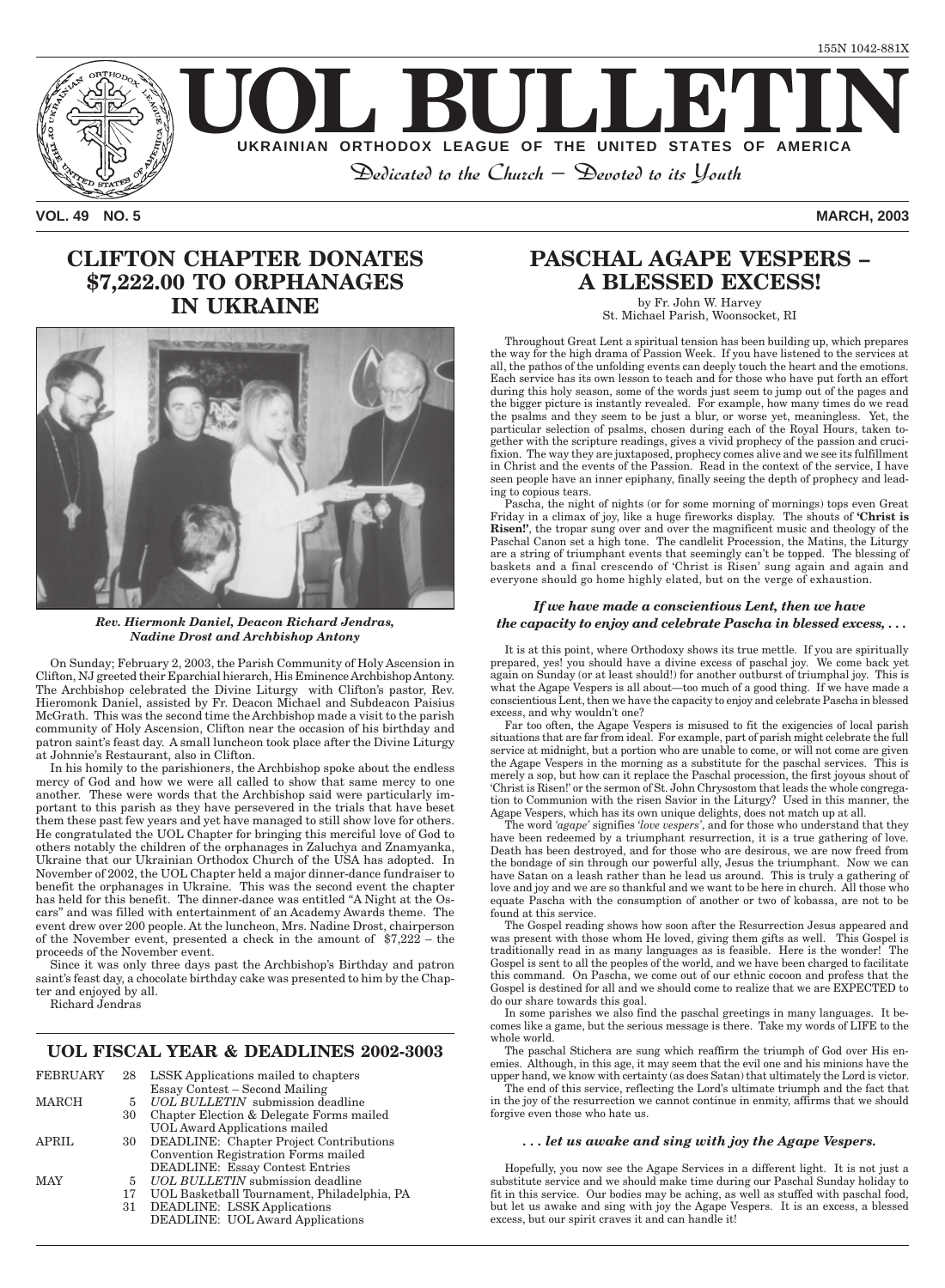UOL BULLETIN—The official publication of the Ukrainian Orthodox League of the United States of Non-member subscription rate - \$20.00

| Dr. Stephen Sivulich          | Е  |
|-------------------------------|----|
|                               |    |
| <b>UOL Bulletin Editor</b>    | U  |
| <b>206 Christopher Circle</b> | հ. |
| Pittsburgh, PA 15205          | C  |

Canada - \$20.00 *Dr. Stephen Sivulich Daria A. Pishko Anya Priester Father John Harvey* **UOL President** Jr. UOL President U*OL Bulletin*<br>1 Goleman Avenue 102 Loker Street Spiritual Advisor 4 Coleman Avenue **102 Loker Street Pittsburgh, PA I5205** Chatham, NJ 07928 Wayland, MA 01778 74 Harris Avenue

Woonsocket, RI 02895

Special Assistant - *Alice Sivulich,* 206 Christopher Circle, Pittsburgh, PA 15205 Sr. Staff Writer - *Elizabeth Mitchell,* 46 Lexington Court, Carnegie, PA 15106 Distribution - Sts. Peter and Paul Chapters, Carnegie, PA

*UOL Bulletin*—Published seven times annually - September, October, November, January/February, March, April, and June.

**The absolute deadline for each monthly issue is the 5th of the prior month. Photos will not be returned unless accompanied by a self-addressed stamped envelope.**

**Note to Contributors: All articles submitted to the** *UOL Bulletin* **must be in 12 point Times New Roman (font), or typed and double spaced in 12 point type. Articles may be submitted via e-mail attachments.** The editor reserves the right to condense any material submitted. Material cannot be returned.

Advertising rates: Please inquire through editorial offices.

# **MJSF GRANTS AVAILABLE FOR CLERGY** *(Metropolitan John Scholarship)*

The National Executive Board of the UOL recently approved a new series of guidelines for administration of the Metropolitan John Scholarship that includes grants-in-aid for clergy of our diocese who are enrolled in programs of continuing education. According to these guidelines, clergymen are eligible for continuing education grants to a maximum amount of \$500 per class and not to exceed \$2000 for any individual.

A clergyman who is interested in obtaining a grant from the MJSF should submit a letter of request to the UOL Executive Board with proper and adequate written documentation of satisfactory and successful completion of the program, with written approval from his hierarch. The clergyman should also include a letter outlining any other financial support which the clergyman is receiving for the course.

Should you require additional information please contact Clergy Candidate Commission Chair Dr. Gayle E. Woloschak, 230 E. Ontario St. #703, Chicago, IL 60611, g-woloschak@northwestern.edu, 312-587-3027.

### **PRESIDENT'S COLUMN**

*(continued)*

Last week, I had the pleasure of attending a dinner hosted by the Holy Ascension Chapter in Clifton where they presented His Grace Archbishop Antony with the proceeds from their very successful "Night at the Oscar's" dinner/dance which they held in November to benefit the Orphanages in Zaluchya and Znamianka in Ukraine adopted by the UOC of USA through the children for Chornobyl Relief Fund. Richard Jendras, president of the Holy Ascension Chapter and Nadine Drost, Co-Chair of the event with Madeline Kuzbyt, presented a check for over \$7,200. (See details in associated article in this issue.) I extend my congratulations to the Clifton Chapter for a job well done. I truly enjoyed the dance in November, and was proud to be part of their grand presentation to His Eminence and the Children of Chornobyl Relief Fund founders.

I look forward to the Pre-Lenten Retreat in mid-February and look forward to reporting on it in the next issue. Chapter Presidents should watch in the mail for the Essay Contest Questions for 2003, Annual Fund Drive solicitation, LSSK Scholarship Applications, Cultural Contest Announcements and Junior UOL Basketball Tournament registration information, and, as always more Convention advertisements. Don't forget to send in your ads for the Convention Yearbook. Let's make the 56th issue the largest ever.

By the time you read my next column, we will be well on our way through our Lenten journey. Until then, enjoy the Pre- Lenten season (as it is), remember to reach out to your fellow parishioners and welcome them into the "UOL Family", and make your Chapter and the League stronger through your own dedication and support.

Until next month, I remain, Yours in Christ's love,

Daria A. Pishko



# **PRESIDENT'S COLUMN** *Daria A. Pishko*

Dear Brothers and Sisters in Christ,

Glory to Jesus Christ! Glory Forever!

It's been quite an active first quarter and, as I write this column, it's just the beginning of February. January began with a wonderful Nativity Celebration followed quickly by our second quarter National Executive Board meeting hosted by the Holy Ascension Senior UOL Chapter in Maplewood, New Jersey.

God blessed us with good weather that weekend, clear and cold. One couldn't expect much better for early January in New Jersey. We had a very pro-

ductive meeting and were well taken care of by the Holy Ascension Chapter. Our thanks to Dan and Lynn Gulak, Father Oleh and Pani Lida Hucel and Halya and George Shevchuk for all of their hospitality, the wonderful meals and, as always, lots of laughs. I think that Dan's "Sisterhood Chicken" is in strong competition with George's borscht recipe. The crowd was quite divided as to which was their favorite.

Following the wonderful dinner we caravanned down to South Bound Brook to tour the Christmas display at the historic Fisher House hosted by Emil and Shirley Skocypec. What an extraordinary display of Christmas themes combined with Ukrainian artwork! I had only heard the legend, but to see it in person was truly an honor. Seventeen Christmas trees each decorated in its own theme and rooms of wonderful whimsical decorations. Our thanks to Emil and Shirley for welcoming us into their home and for the effort they put forth each year to share the Fisher House and our Ukrainian Culture with hundreds of visitors during the Christmas season. I encourage all of the local UOL chapters to plan a field trip to the Fisher House next year, to see the displays and enjoy the heartfelt hospitality that only Emil and Shirley can give. I send to them our many thanks.

On Sunday, the Board was able to attend the gala Annual Malanka hosted by the Holy Ascension Chapter. The parishioners were pleased to meet many of the Board members and were especially pleased to see their former parishioner Melanie Nakonachny, who returned "home" to celebrate her name's day at this marvelous event. The Maplewood Chapter also welcomed the members of the Holy Ascension Chapter of Clifton, who joined them in their "New Year's Eve" celebration.



*Sr. UOL Executive Board members enjoy "Christmas At The Fisher House" with Shirley and Emil Skocypec*

The following weekend I was honored to take part in the hosting of His Excellence, Konstyantyn Gryshchenko, the Permanent Representative of Ukraine to the United States of America, during his visit to our Metropolia Center in South Bound Brook. I was able to present him with a letter of greeting on behalf of the League and a packet containing issues of the UOL Bulletin, our Annual Report and our Public Relations Information pamphlets. He was very gracious. He and his staff members each complemented me on the accomplishments of the League and its contributions through the years to aid in the development of our Church here in the US and our support of various outreach efforts in Ukraine. A more indepth description of his visit and the activities of the weekend can be found at the Consistory website at http://www.ukrainianorthodoxchurchusa.org / news/Ambassador1.shtml.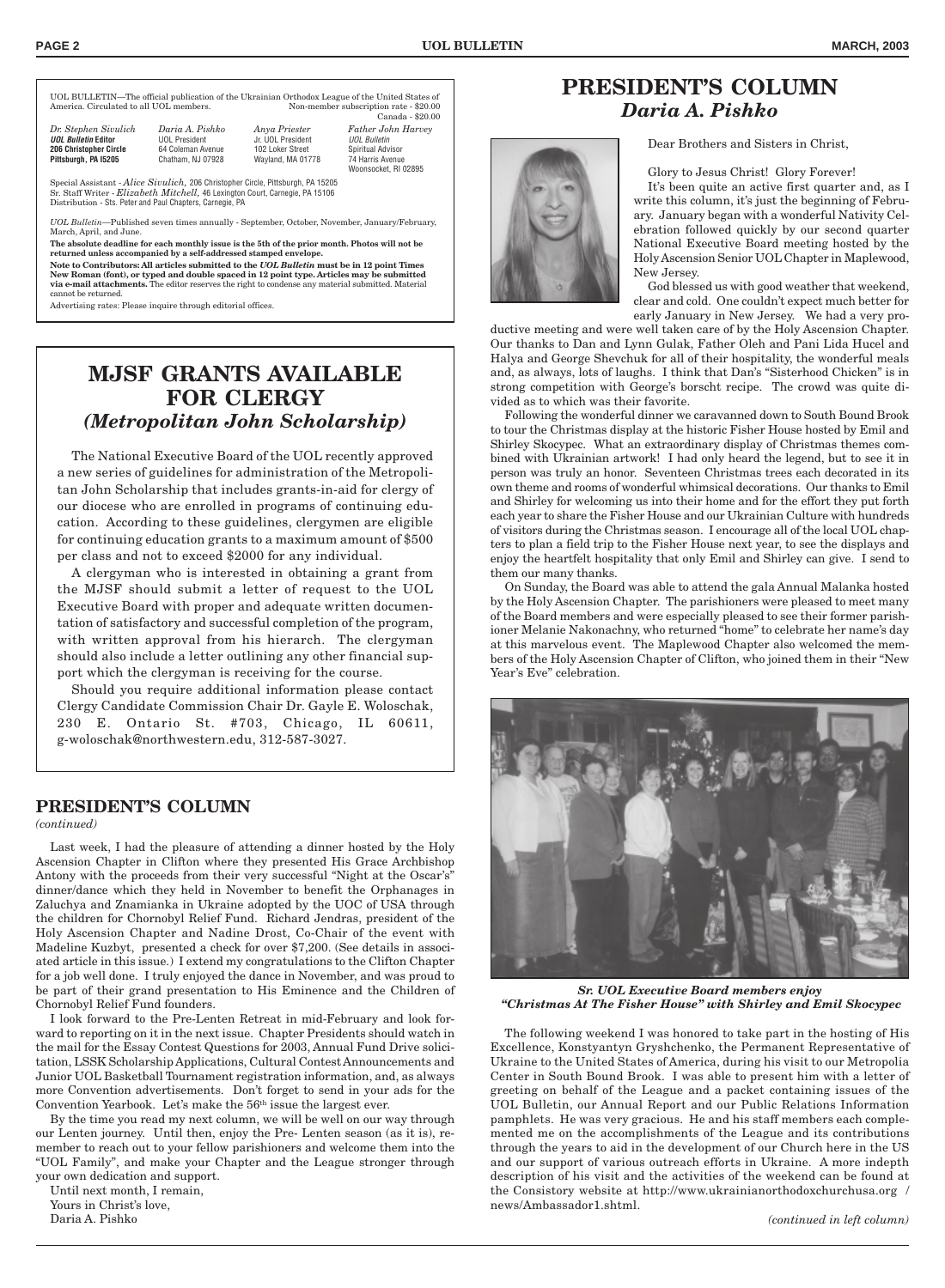# **JR. UOL PRESIDENT'S COLUMN** *Anya Priester*



Glory to Jesus Christ!

The Junior UOL has been busy this winter, planning and following through on many events for the upcoming months. The National Board had a meeting February 1-2 in Boston during which much was accomplished.

We are again having a *basketball tournament* this spring in Philadelphia, May  $16-17<sup>th</sup>$ , 2003. The tournament did not work out last year, so we are hoping to revitalize this fun occasion this year! The junior national board has formed a team and will also be using the weekend to hold a meeting. Reg-

istration forms and additional information will be coming out soon. We hope that as many members will come as possible.

A large mailing will be sent to all junior chapters in the next few weeks. Raffle tickets will also be sent to each chapter so that everyone can start early with sales and set new records! If there are any questions about the raffle, Alex Korda, rugbystud45@aol.com, is in charge of this project. Also in the package will be information about the *bake sale fundraiser for "The Gift of Life,"* an organization that provides heart surgery to Ukrainian children and adolescents whose lives depend upon it. For more information on the fundraiser, please contact Alex Brzyski at Brzyskibaby@hotmail.com.

 Information about the *Convention Travel Grant* will be in this package as well. This is a wonderful opportunity for financial aid if you wish to come to convention this summer but are in need of money to fund the trip. Up to three hundred dollars can be awarded per chapter. Please contact Colleen Scannell, svennacol27@stny.rr.com, with any questions about the travel grant. Lastly, the package will also include information about the *essay and creative contests* this year, and Elizabeth Bowman, pixiemerchant@aol.com, can be contacted for further information about the contests and other educational programs.

I would also like to remind all chapters to get their *chapter dues and membership dues* in as soon as possible, because late fees will be implemented. The board is very excited for the upcoming months, and we hope that everyone will get involved in the events. If there are any questions, feel free to contact any of the board members.

# **"YOU GO GIRLS!"** *The Girls of Parma Did It...*

A promise for the future rang out loud and clear through the Cathedral of St. Vladimir in Parma, OH on January 6, 2003. Fifteen young women ranging in age from nine to eighteen read the many Psalms and other readings of the Christmas Eve Great Compline and Matins service. These young women, many of them first-time readers, came together to be involved in the celebration of the nativity of Christ.

May God grant them many more years of reading and serving His Holy Church. Mnohiya Lita!

# *Congratulations Girls*

Nina Aust Sophia Korovaichuk Christy Bohuslawsky Lesia Mahlay Erica Boyko Oksana Mahlay Natalie Demjanjuk Becky Naab Andrea Komichak Michele Naab Emily Kominko

Bohdana Komichak Katie Samijlenko Juliana Komichak Solomia Stebelsky

# *Change of Address?*

Please help the Coordinator of Bulk Mailing by submitting a correcon if your address changes. However, please send your new address but also indicate what your old zip code was.

# **UOL BULLETIN DEADLINE**

*The deadline for each edition is the 5th of the prior month: September, October, November, January/February, March, April, and June.*

# **ATTENTION CHAPTERS & UOL MEMBERS! UOL CULTURAL CONTEST – 2003** *Design A Christmas Card*

An opportunity to use your artistic talents and Ukrainian heritage to create a Christmas Card.

### **SPECIFICATIONS:**

Submissions may may be in color or black graphic and **must** be on white background no larger than 6" height by 4.5" width.

#### **DEADLINE:**

Artwork must be original and postmarked no later than **July 1, 2003** to: **Cultural Committee Chairperson,** Zina Kondratiuk, 19 Winton Street Boston, MA 02131

**Or**, received by Zina Kondratiuk on July 24, 2003 at the UOL Convention, Palos Park, IL



# **Sth Annual Young Adult Memorial Day Weekend May 23-26, 2003**

**All Saints Camp – Emlenton, PA** "Fellowship and Worship with fellow Orthodox Youth Adults"

#### **Highlights include:**

Creation of the All Saints Camp Programs Family Tree • Camp Service Project

- $\bullet$  3<sup>rd</sup> Annual Iron Chef Contest
- Workshops, Sports, Games, Great Food, Bon Fire, Karaokee • Extravaganza

Cost for the weekend \$35.00

Contact: Natalie Kapeluck at uocyouth@aol.com Sponsored by the UOL Young Adults Committee



*Palos Park Juniors prepare for Sunday Coffee Hour*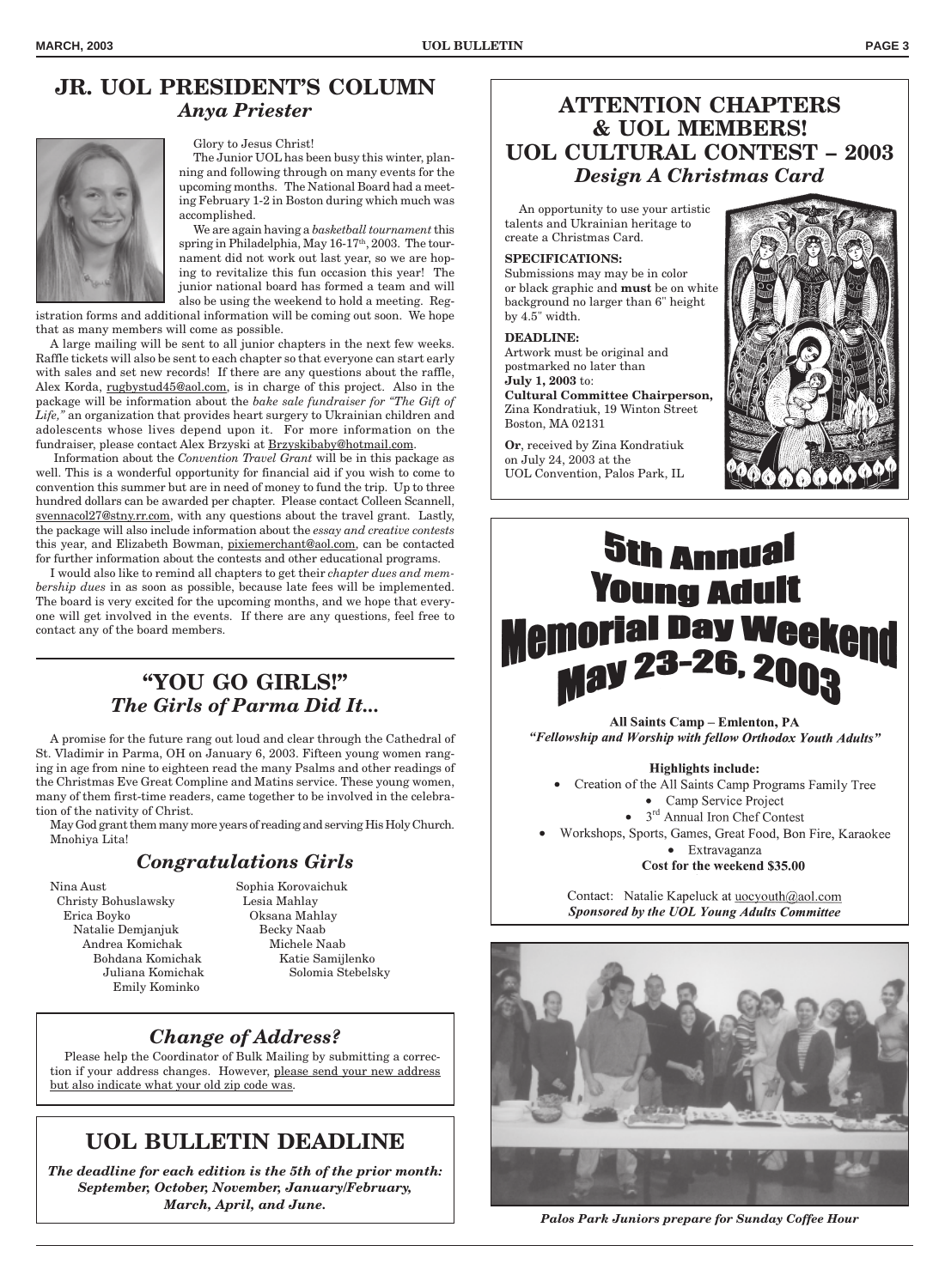# **"CURSE OF THE FOUL MOUTH"**

by Dr. Gene Edward Veith, Concordia University, Mequon, Wisconsin

Patricia Heaton, of "Everybody Loves Raymond," could not take it anymore. Scheduled to introduce a segment of the nationally televised American Music Awards, she found herself getting more and more offended at the sex talk, the leering poses and the nonstop expletives, especially from the emcees, the bleeping Osbourne family.

"As far as I'm concerned," she said later, "it was an affront to anyone with a shred of dignity, self-respect and intelligence." She walked out. Her colleagues were no doubt genuinely surprised that anyone would actually be offended by offensive language.

Such language is like cultural wallpaper now, everywhere present-from cable TV to rap lyrics, from casual conversation to prime-time award shows. At the recent Golden Globes, U2's Bono sent out to millions of living rooms a word your grandmother probably never heard spoken and certainly never spoke herself.

#### *It's not just celebrities. Profanity is everywhere.*

Bad language used to be associated with the lower classes—hence the term "vulgarity." But it is now an affectation of celebrities and macho corporate go-getters. Even sailors and peasants watched their language around ladies and children, but now family gatherings at the ballpark must endure obscenities from neighboring fans. Women are swearing the same blue streak as men, and young children don't seem to have their mouths washed out with soap. A recent Washington Post op-ed lamented the common experience of finding oneself in a subway car "filled with cursing students."

What difference does it make? What is so bad about bad language? In fact, language taboos carry moral and spiritual significance in every culture.

One category of bad language is essentially a violation of the obligation to love one's neighbor. "Cursing" is a type of prayer, one that calls down harm. To ask God to condemn a person to everlasting torment —for the crime, say, of cutting you off on the interstate—is an act of cruelty, however fitful the passion that gave rise to it. And then there are imprecations traditionally considered morally out of line. Naming someone with excretory words or sexual ones carries the full charge of heinous insult, as does questioning the legitimacy of someone's birth, or his mother's virtue.

#### *The tongue, said James, needs to be tamed.*

The moral problem lies not just in the words but in how they are used: to abuse others. This is the thrust of what the New Testament says on the subject. The tongue, said James, needs to be tamed. "With it we bless our Lord and Father, and with it we curse people who are made in the likeness of God." (James 3:9) The tongue should be used to bless, not to hurt, our neighbor, who was, after all, made in the image of God.

What used to be considered the most morally problematic language of all is today considered the most acceptable. "Profanity" violates what is sacred. "You shall not take the name of the LORD your God in vain," says the commandment, adding, ominously, "for the lord will not hold him guiltless who takes his name in vain." (Exodus 20:7)

Devoutly observant Jews will not even say the name of the Most High and will often write G\_d for fear of violating this solemn commandment. But today "omigods"—the many nonreligious uses of the word—are staples of conversation.

The reason the name of God is to be handled gingerly is that to call upon him is to invoke his presence. We are to call upon him in prayer, in thanksgiving, in worship and in time of need. But to use his name cavalierly is blasphemous. He is holy, so his name and words about him are holy and not to be trifled with.

"But I don't mean anything by it," a modern-day unintentional blasphemer might say. Exactly. Not meaning anything by it is what it means to take the Lord's name "in vain."

#### *Meanwhile, status-conscious teenagers and fastidious socialites use barnyard imagery that used to mark the vulgar and déclassé.*

The existence of profanity is odd evidence of the persistence of religion even for people who think they are secular. Cursing rests on the assumption that the spiritual realm is real. It is ironic to hear people who do not believe in God continually invoking him in their speech. Those who believe that, if there is a God, he is nonjudgmental and omni-nice can be heard calling down divine wrath on persons and things that make them angry. Meanwhile, status-conscious teenagers and fastidious socialites use barnyard imagery that used to mark the vulgar and déclassé.

Words have meaning, even if those who use them do not know what it is. And to those for whom nothing is sacred, everything is profane.

*(Reprinted with permission of the author. This article appeared in the WALL STREET JOURNAL, January 24, 2003. Dr. Gene Edward Veith, Jr., is Professor of English and Director of Cranach Institute at Concordia University in Mequon, Wisconsin. He is also Cultural Editor of WORLD MAGAZINE.)*

### **ANNUAL UOL ESSAY CONTEST – 2003** *UOL Education Commission*

### **DEADLINE: APRIL 30, 2003**

**Pre-Kindergarten**

Draw a picture of yourself and a family member or members going to Church.

**Kindergarten**

Draw a picture of your Church and name 2 items that you find both in your family home and in your Church.

**Grades 1&2**

Draw a picture of yourself doing something to show love for a member of your family. Tell what you are doing in the picture.

**Grades 3&4** (3 or more sentences)

In our homes, we greet guests and friends and want them to feel welcome in a loving way. How can your parish family help make guests and visitors feel welcome and at home?

**Grades 5&6** (~50 words)

In the gospels, Christ performed many miracles because a family member asked for His help. Describe one of these miracles in your own words and describe the impact you think this had on the family member who made the request.

**Grades 7&8** (~100 words)

Describe in your own words the parable of the Prodigal Son (Luke 15:11). Compare and contrast the older and younger brothers in this parable. **Grades 9&10** (~250 words)

Christ said, "Blessed are the peacemakers, for they will be called children of God" (Matt. 5:9). What does it mean to be a child of God in this context? **Grades 11&12** (~500 words)

Christ said, "Truly I say to you unless you turn and become like children, you will never enter the kingdom of heaven" (Matt. 18:3). What did Christ mean here? What does it mean to become a child in the sense that Christ meant here?

**Ages 18 and above** (~1000 words)

In Matthew 19:5, Jesus quotes Genesis saying: "…a man shall leave his father and mother and be joined to his wife, and the two shall become one flesh? … Therefore, what God has joined together, let not man separate." What do the Gospels teach us about marriage and family life?

### **CREATIVE CONTEST**

#### **Grades 9-12 and over**

A creative topic to be answered by using group or individual video/media presentation, essay, pictorial artwork, musical composition, skit, oration, or other medium approved by the Education Commission:

### The Creative Topic

Throughout the years, each of our parishes in the United States has developed a unique relationship with its people, its community, its locale, and its city. The history of each parish is a story of achievement in the face of difficulties, joy mixed with sorrow, dedication despite obstacles, and the struggle for holiness in a less-than-perfect world. Reflect upon some aspect of the history of your parish, particularly focusing on any or all of the following:

- What are the origins of your parish community?
- How has the history of your parish community lead to the parish that you have today?
- How has the focus of the parish's work for others changed (or remained the same) over the years?
- How has the worship/faith practice of your parish impacted the spiritual development of your members over the years?

• What has been the best testimony of your parish's commitment to Christ? • What aspects of your parish life have helped most in your own spiritual growth?

#### **CONTEST RULES**

- 1. Entries must be postmarked by **April 30, 2003**. None accepted later.
- 2. **No name on the front of any entry.**
- 3. **All** entries must include the following information: Participant's first and last name; grade and age; name of parish and address of parish including city and state.
- **(A sample cover page is described below.)**
- 4. Drawings: **No names on front of drawings** Please attach a **cover page** or use the **back** of drawing for the information listed above. **Paper no larger than 12" by 18".** *(continued on page 5)*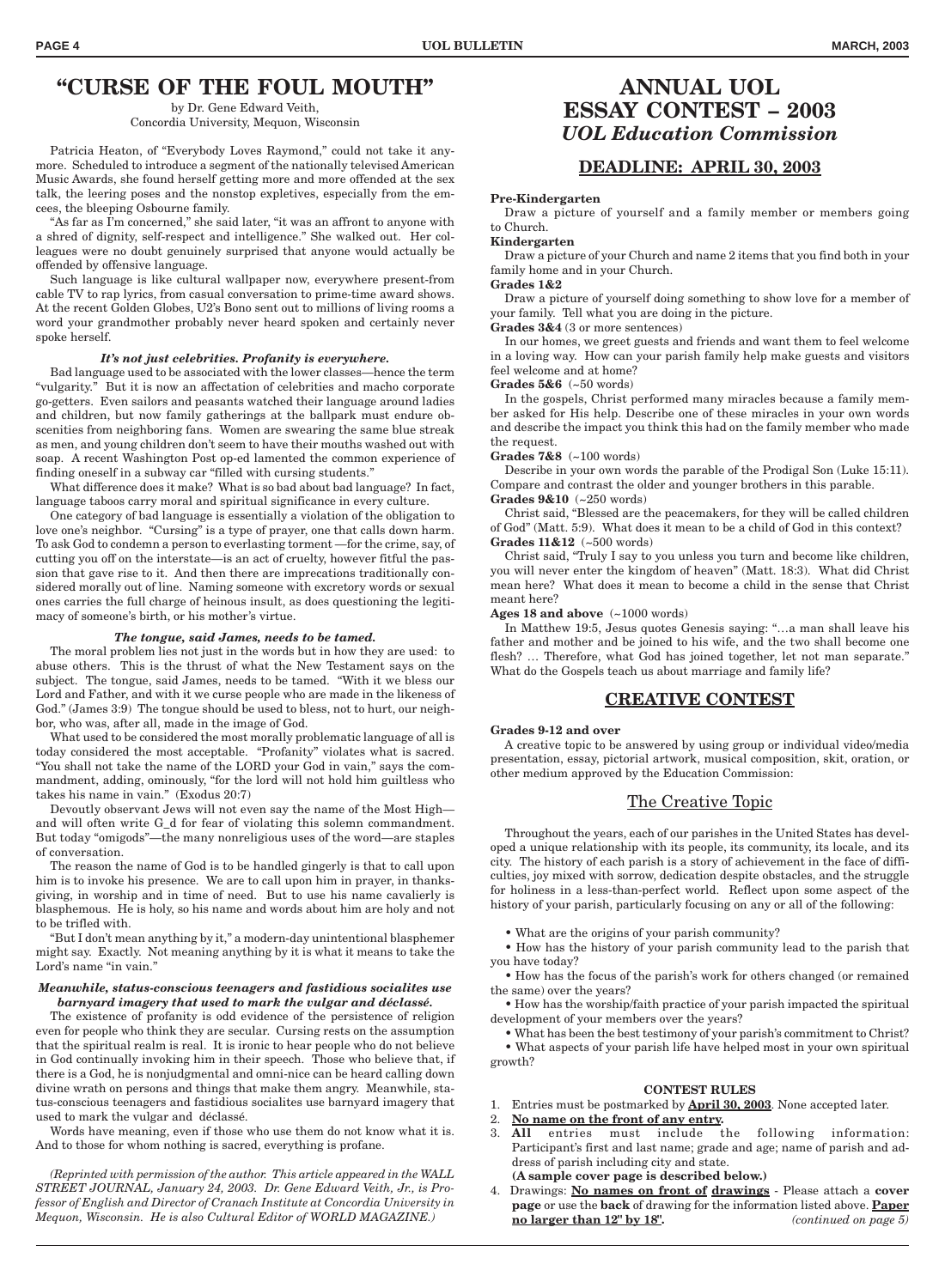

# *OFFICES OF YOUTH MINISTRY AND MISSIONS AND CHRISTIAN CHARITIES, AND THE CHILDREN OF CHORNOBYL RELIEF FUND*

### **FOR COLLEGE AGED YOUNG ADULTS**

A Mission Trip to our adopted Orphanages in Zaluchya and Znamianka, Ukraine from August 8-23, 2003. Fifteen openings are available for College Aged Young Adults to participate in this ground-breaking trip.

#### **PARTICIPATE IN THE FOLLOWING:**

- Assistance in message therapy for the children
- Daily walks with the children in wheel chairs
- Repairs, construction and painting of murals at the orphanage
- Catechetical work with the children

Christ tells us "Truly, I say to you, as you did it to one of the least of these my brethren, you did it to me...for I was hungry and you gave me no food, I was thirsty and you gave me no drink, I was a stranger and you did not welcome me, naked and you did not clothe me, sick and in prison and you did not visit me." The children in these two orphanages are truly the brethren of which Christ speaks, the least, the most in need. These children suffer the ongoing after-effects of the Chornobyl nuclear accident, which occurred in 1986. They suffer from cancer, genetic birth defects and complications, heart anomalies and immune deficiencies perpetuated by the Chornobyl disaster.

#### **TENTATIVE ITINERARY:**

Thursday August 7, 2003 Briefing in South Bound Brook, NJ Saturday August 8 to Sun Aug 10 Kyiv Sunday August 10 to Thu Aug 14 Znamianka Thursday August 14 to Tue Aug 20 Zaluchya Tuesday August 20 to Thu Aug 21 Lviv Friday August 21 to Sat Aug 23 Kyiv

Applications are available through the Office of Youth Ministry at uocyouth@aol.com, or 412-488-9664 or from the internet at www.uocofusa.org.

All funds needed for this trip are the responsibility of the participant. Ideas and means for fundraising are provided with the applicant's acceptance letter. With the Grace of God, the fund raising is not as difficult as it may seem. **Applications must be postmarked by March 15, 2003** – there may still be openings after this date. Contact the OYM to inquire if all places on the mission team have been filled.

### **UOL ESSAY CONTEST**

*(continued from page 4)*

- 5. Written: Must be on 8-1/2" by 11" paper. Include **cover page** with the identifying information listed above. Entries for grades 9 through ages 18 and over must be typed/printed.
- 6. Please note the different address for the creative category. We cannot be responsible for misdirected mail.

**(All entries will be judged for content, creativity and neatness.)**

| <b>Mail Essay Entries To:</b> | <b>Mail Creative Category Entries To:</b> |
|-------------------------------|-------------------------------------------|
| <b>UOL Essay Contest</b>      | <b>UOL</b> Creative Contest               |
| c/o Cynthia Sirick            | c/o Laryssa Sadoway                       |
| 175 Brookside Rd              | 537 W.Melrose #539                        |
| Newington, CT 06111           | Chicago, IL 60657-3773                    |
|                               |                                           |

### **SAMPLE ENTRY COVER PAGE**

# **GIVING TO OTHERS AT CHRISTMAS** *St. Vladimir's UOL Chapters, Parma, OH*



*St. Vladimir's Junior and Senior members with Spiritual Advisors*

UOL members from St. Vladimir's Ukrainian Orthodox Cathedral gave to others during the Christmas Season. On December 24, 2002, Junior and Senior UOL members gathered at Father John Nakonachny's home in preparation to spend the day at St. Herman's House of Hospitality and Monastery in Cleveland.

A group of twenty-eight devoted the morning and early afternoon cooking, cleaning, organizing shelves, walking dogs, serving lunch and Christmas caroling for the residents of the homeless shelter.

This project has been held annually by St. Vladimir's Junior Chapter for a number of years and gives the parishioners of St. Vladimir's the opportunity to truly give to others during the Christmas season.

# **ON THE LOVE OF SELF**

by Harry Linsinbigler\*

Since a particular problem has arisen in "societal evolution" with regard to the place and meaning of the 'love of self', it seems good and balanced that this topic should be addressed in the context of traditional Orthodox Christianity. A particularly familiar topic of contemporary "pop" psychological "counseling" is the assuage of the ego and the love of self. But the issue lies in what one means by self-love. For our Lord Himself commanded to each man "love your neighbor as yourself. (Matt. 22.37- 40) What did He mean by this? He means "whatever you want men to do to you, do also to them, for this is the Law and the Prophets". (Matt. 7.12; cf. Luke 6.31) But the word "love" here is agape. Agape, as has been seen in earlier patristic texts, is love as divine goodness or charity. It is the love by which we do not discriminate with regard to the magnitude, but only differentiate with regard to the application on a personal level. We must love (with agape-love) the Lord with all our being. We must love his neighbor as our self.

But as the reader might be well aware, there are many patristic texts against selflove and particularly against its relatives, self-esteem (Gk. Kenodoxia, self-glorification) and vanity, as well as self-indulgence and pride. But, as one will notice, that which is called self-love has no indication of agape. It is the Greek work 'philavtia'. Philavtia is the friendship to the self. It is that by which all civilizations have fallen. Let me relate a story. A man has a wife. He neglects her to get ahead in the marketplace. He feels best about him-self when he "wheels and deals" in a dishonest way to get ahead. He never comes home. He also takes a mistress. His wife slowly slips into despair. Then she slips into madness and tragically to suicide. It is not that he did not notice her despair, nor that he did not love her to some degree. It is, rather, that he loved someone else just a little bit more—himself (philavtia).

Philavtia, then, when exercised apart from Christ, indicates a primary loyalty to self. Though the word philavtia is often translated as 'self-love', because of the ambiguity of such a translation, it can be understood in common wordly terminology as the befriended priority toward self-interests. This loyalty to self is the core of all evils. It inhibits the way to true maximization of all true love in agape. It is the cause of all adultery, abuse, neglect, and murder. It is the reason why men are left to die in starving poverty. Ironically, it is the reason why men are left to suicidal despair in "the ivory tower", tied there with "golden handcuffs" that he himself formed and clasped to his own bitter hands. It is the reason for divorce, for hopelessness, for thoughtless feeding of the excessive animal appetite

Certainly the closest relative of philavtia/self-love is self-esteem. This word implies an excessive admiration and centralization of the self (ego-centrism). It is the root of depression, though many try to seek it as the cure. But one who seeks it as a cure will find himself sinking deeper into the problem. It might pull one out of the outward provocations of depression, but it will worsen the inward despair that plagues the soul. Is philavtia, then, an evil thing by nature?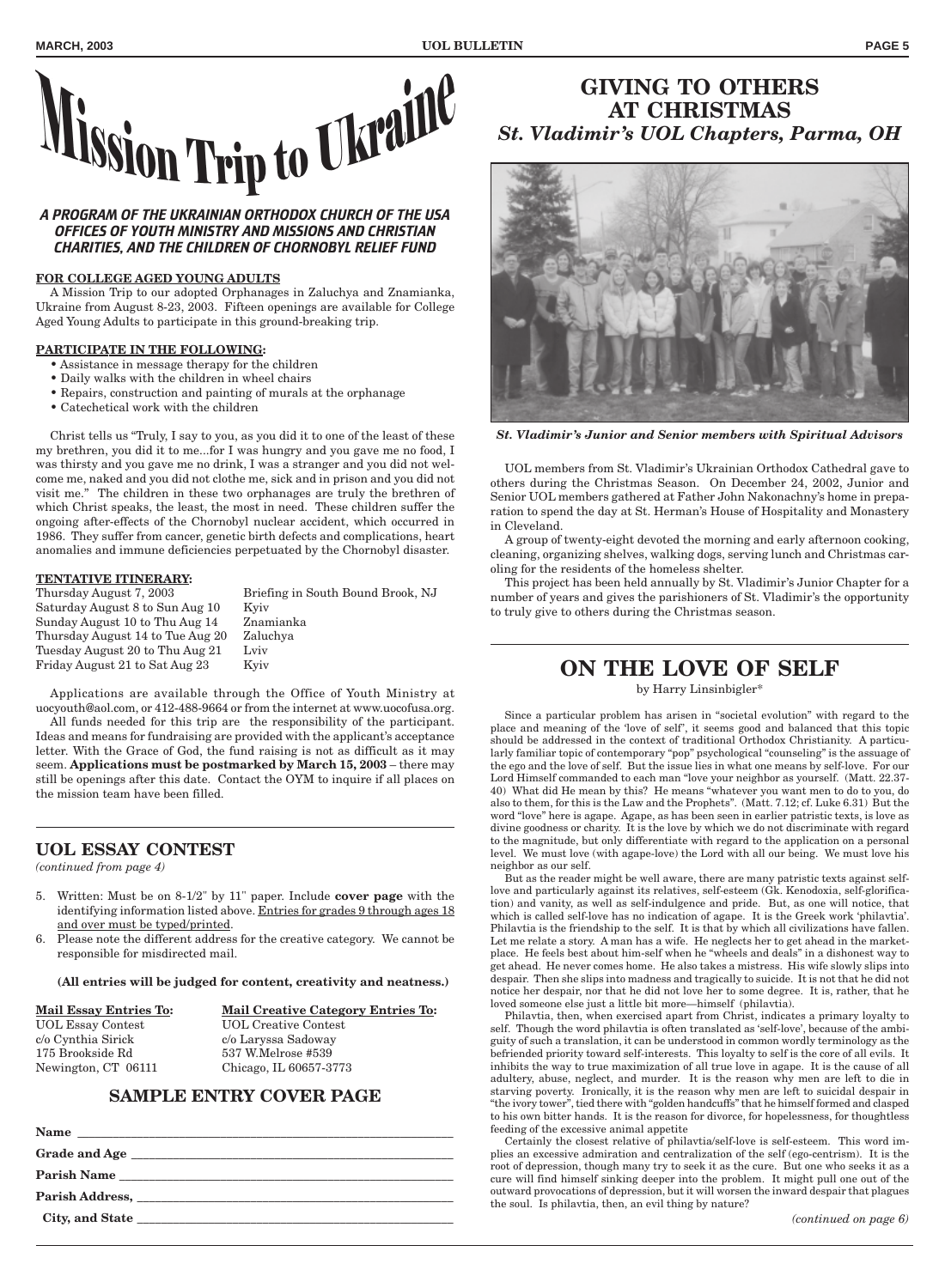### **ON THE LOVE OF SELF**

#### *(continued from page 5)*

No. In fact, we learn from the Fathers that philavtia, the love of self, is not necessarily an evil thing in and of itself. Christ is the lover and friend of mankind, in the Greek Philanthropos. Are we not to love and befriend those whom Christ loves, including ourselves? Like with every passion (Gk. Pathos), our object is not to eliminate, but to purify, and to let God sanctify. What we have been referring to thus far as 'evil' is the form of philavtia which focuses on self-will, rather than the Divine will, which is what we most commonly encounter in the fallen world. But as St. Maximus indicates, "The true love of God grounded in real knowledge" together with the minimization of the precedence of worldly desires in one's life is the only way to find true joy in this world. "In this way, casting off desire for pleasure and fear of pain, we are freed from evil selflove and are raised to a spiritual knowledge of the Creator. In the place of evil self-love, we receive an uncorrupt and spiritual self-love, separated from affection for the body; and we do not cease to worship God through this uncorrupt self-love, always seeking from Him sustenance for our souls". (1<sup>st</sup> Cent. Of Various Texts 50)

In other words, virtuous self-love never puts oneself ahead of the Lord. It never sees others as a dimension of self, nor the self as a dimension of others, but rather of each human creation as being of equal value. This is the case even if each is distinct in magnitude, placement, shape, appearance, or outward circumstance. For God did not say, "let us create man in varieties of images," but rather "let us create man in our image." Even in the worldly system there is an innate value to gold. It might have more worldly meaning in the form of a king's crown than in the form of raw bullion of equal mass; but if one melts down the crown and the raw material and extracts the essential element, they are equal essential value. Likewise in a battle, the gold sword will have more meaning than a gold bowl (or vice-versa in the case of a dinner party), but the essential value is the same when they are broken down in essence.

And what does all of this mean? It means that we must look toward the great commands, and also toward the new command: to love one another, as He has loved us. Because of His love for us, both to set an example of **salvatory** humility and to deify humanity which was recapitulated in him in the Incarnation, He lived a self-less life, suffered a self-less death, and offered a self-less resurrection for all of mankind of grasp. Let us follow this example, and He, through us, will show us how to experience heaven on earth, and how to bring earth to heaven.

*\* (The author, Harry Linsinbigler, is a graduate of the St. Stephen's Program and earned a Master's Degree from Balamand University.)*

### **A NOTICE TO THE YOUTH OF OUR CHURCH: THE THIRD ANNUAL GREAT LENT GIVEAWAY** *"Raising God's House"*

What is the Great Lent Giveaway?

The Great Lent Giveaway (GLG) is an annual event that is sponsored by the Office of Youth Ministry, the Jr. and SR. UOL and the Office of Missions and Christian Charities of our Church. It is aimed at us, the youth of the Church, and was created to: 1) Involve youth in missions work,

2) Educate us as to why we get involved in missions work during fasting seasons like Great Lent, and

3) Provide an opportunity for us to learn about our faith.

The GLG is meant to be one large mission project in which youth across the nation participate. Two years ago, the project was a monetary collection for the Children of Chernobyl Relief Fund, and more than \$2200 was raised. Last year the project was an icon collection for the Ukrainian Orthodox Church in Brazil.

#### **What is this year's project?**

This year, we will be collecting **liturgical items** for Ukrainian Orthodox mission parishes. *A mission parish is a small parish that has been recently established and does not have enough money to fund itself.* Such parishes are in need of our help, and this year's project will send these parishes liturgical items like **vestments, altar boy robes, candleholders, etc***.* These parishes are spread throughout the nation:

| St. Andrew - Atlanta, GA                   | Three Hierarchs Mission – Lincoln, NE  |
|--------------------------------------------|----------------------------------------|
| Four Evangelists Mission - Bel Air, MD     | Holy Trinity Mission – Thorp, WI       |
| St. Nicholas Mission - Charlottesville, VA | St. Antony Mission – Tucson, AZ        |
| Holy Trinity Mission - Granton, WI         | Holy Trinity Mission – Whaleyville, MD |
| Sts. Peter & Paul Mission - Freedland, PA  | Holt Trinity Mission – Wilton, ND      |
|                                            |                                        |

The various parishes have created lists of needed items, and if your youth group or parish wishes to fund one or more specific item(s), please contact the Office of Youth Ministry so that duplicate items are not donated. Groups are also invited to raise money for this worthy cause.

#### Where should collections be sent?

Send **monetary contributions** to: Ukrainian Orthodox Church of the USA Great Lent Giveaway – Emil Skocypec, PO Box 495, South Bound Brook, NJ 08880.

Send **collected items** to: Office of Youth Ministry – Natalie M. Kapeluck, 1810 Sidney Street, Pittsburgh, PA 15203.

For a list of needed items or if you have any questions, you are welcome to contact Natalie Kapeluck, Director of the OYM at uocyouth@aol.com or 412-488-9664 or Anya Priester, Jr. UOL President at anyabear@attbi.com.

Please use this as an opportunity to help our community and further the growth of our Church!

Respectfully Submitted,

Anya Priester

# **THE SCYTHIANS** *"Ancient Warriors of Ukraine – 7th – 3rd Century B.C."*

by Elizabeth Mitchell, Staff Writer

Herodotus (484? – 425 B.C.), Greek historian known as the father of history, wrote of the legends, ancient customs, history and traditions of the ancient world including the Scythians and their war-time tactics. Who were the Scythians?

In the  $7<sup>th</sup>$  century B.C., the Scythians, a nomadic people, attracted by the steppes of Ukraine migrated from Asia. Inasmuch as the Scythians left no records, (the writings by their neighbors were sketchy) it is necessary to rely on archaeological evidence to attempt to trace their source. Beginning in the early 18th century, many artifacts worthy of study have been retrieved by archaeologists from a number of widely scattered burial sites.

The population of Scythia (the name given to Ukraine at that time) was divided into two groups: the Royal or nomadic Scythians, and the tillers or agricultural Scythians. It was believed that the agricultural population was descendants of the Tripilians. This group inhabited the central and northern Dnieper River region in Ukraine.



*The NICOPOL VASE, silver gilded, 5th Cent. B.C. Greco Scythian art in Ukraine*

Scythians kept herds of horses, cattle and sheep, lived in tent-covered wagons, and fought with bows and arrows on horses. They were one of the first races to domesticate the horse, and to wear trousers, reflecting their horseback style. They wore pliable boots with heels and covered their bodies with elaborate tattoos. Their technique of riding was widely adopted and mastered throughout Middle Eastern Asia.

The Scythians were traditionally polygamous and a male dominated society. Scythian women had little power beyond the confines of their households, unlike the neighboring tribe—the Sarmatians, whose women not only rode but fought with the men equally. Scythian women traveled in wagons with their children.

Since fish and game were abundant, the tribesmen were never short of food. Their diet consisted of kumis, a form of fermented mare's milk, cheese, and vegetables such as onions, garlic and beans. They cooked their meat as stew.

Around the  $6<sup>th</sup>$  century B.C., the Scythians created an art pattern and or-

naments with naturalistic motifs based on animals. By the end of the first millennium, their style of art was adopted by all of the mounted nomads as far as the boarders of China.

The Scythians had no temples, altars or religious images, and evidently no priests. They believed in Shamans (magicians, more or less) to deal with the world of witchcraft, magic and gave advice to the kings and chiefs.

At the death of a king, all Scythian tribes joined to show grief, that lasted forty days. Men of the dominant tribe, the Royal Scythians, cropped their hair, lacerated their ears, forehead, noses and arms. After the king was buried with the best of his weapons and possessions, the funeral party strangled his cook, his lackey, his messenger and his best horses, and placed all of the bodies by him. The grave would be covered with a sixty foot high mound. One year later, as many as fifty Scythian youths might be selected from among those who served the king and they would also be strangled and buried in a circle around the royal tomb.

Archaeologists are constantly amazed by the amount of gold offerings that were deposited in the great burial mounds of the Scythians. During the last two centuries, many rich and extraordinary finds were excavated from Scythian tombs in Siberia and the Kuban basin of the northern Black Sea. Tombs contained many works of art executed by Greek artisans, which included artistic jewelry, utensils, weapons, exquisite drawings, and ornamentations from mythology, scenes from everyday life, wars, and animals. In 1947, a 2000 year-old frozen body of a Scythian was recovered in Siberia.

The most striking feature of the Scythians was the enormous amount of gold they wore and used. They wore golden ornaments and belts, gold plates were sown to their garments and gold gleamed from their weapons.

In the second half of the 3rd Century B.C., the Celts and Thracians swept in from the west, the Sarmatians from the east, and the Scythian kingdom was absorbed by other nomad powers and disappeared forever.

*Condensed from: Scythians - UKRAINE: A CONCISE ENCYCLOPEDIA; The Scythian - INTERNET; Herodotus - Scythians - FUNK & WAGNALLS NEW ENCYCLOPEDIA*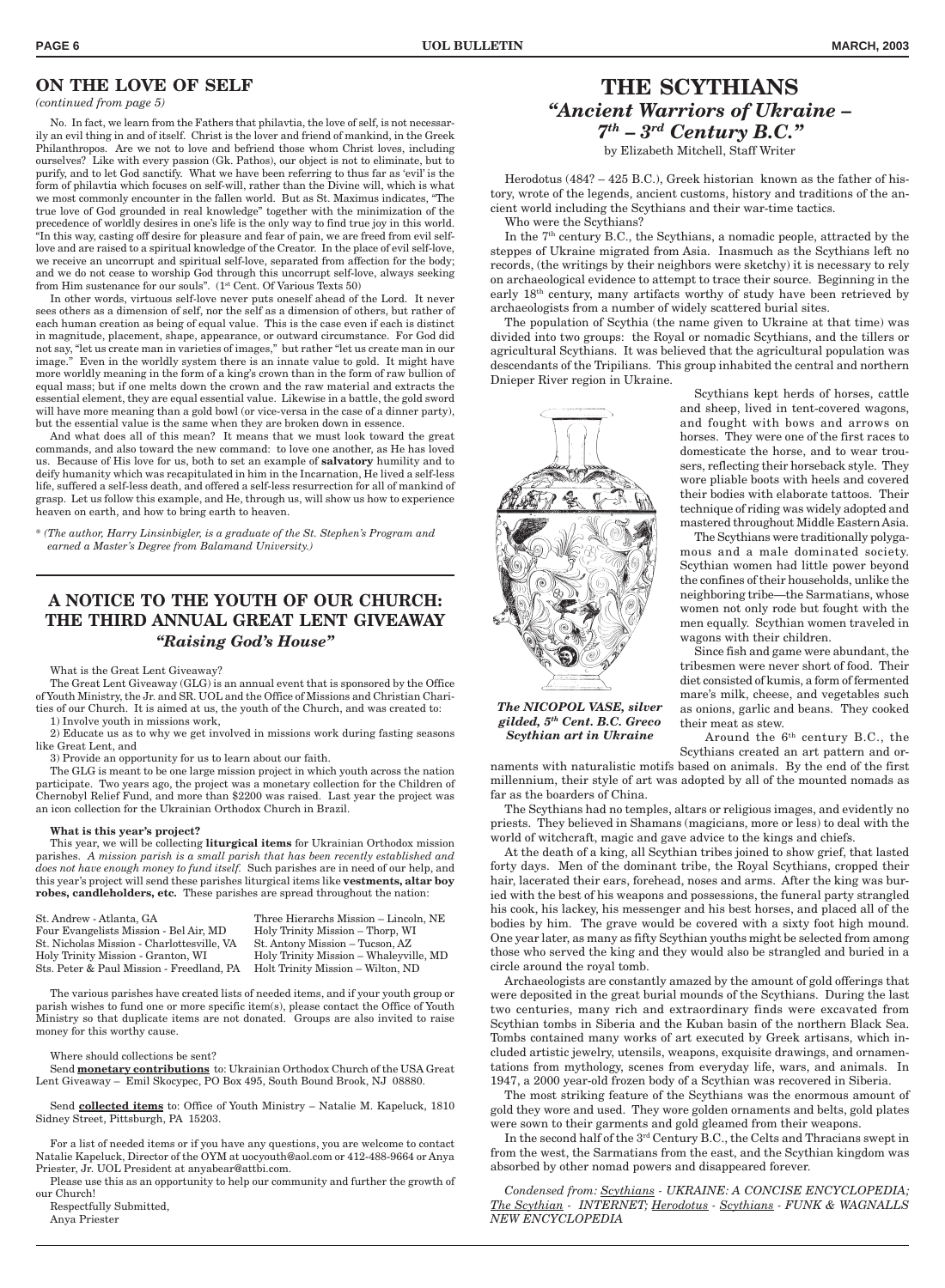# **UOL BASKETBALL TOURNAMENT – 2003** *Philadelphia, PA*

Once again this year the St. Vladimir's Senior and Junior UOL Chapters of Philadelphia, Pennsylvania are sponsoring a Basketball Tournament to be held on Saturday, **May 17, 2003**. The tournament's goal is to bring Junior UOL members together for a weekend of sports, fun and fellowship. Teams can be comprised of **both junior and senior members** but a minimum of three juniors per team is required. Both boys and girls are eligible to participate.

The tournament games will be held during the day on Saturday and will be followed by an **Awards Dinner and DJ dance** on Saturday evening. Enthusiastic spectators are also welcome to attend.

Entry forms will be forwarded to Junior and Senior UOL Chapter in March and will be due by May 1st.

Juniors interested in participating that do not have a team can contact Mark Bohen @ markbohen@msn.com or at (610) 254-0248 and he will see about organizing extra teams.

# **PLEASE SUPPORT** The Ukrainian Orthodox League's **ANNUAL DRIVE**

### *For Projects, LSSK & MJSF Scholarship Funds*

"Invest in the Future of Our Church and Support the UOL's Mission"

**Mission Statement:** The Ukrainian Orthodox League is a national volunteer organization of members in the Ukrainian Orthodox Church of the USA, who are committed to:

- Promoting the Orthodox Faith
- Supporting the Ukrainian Orthodox Church of the USA
- Developing the potential and active participation of our youth
- Preserving Ukrainian heritage and culture

#### **Your donation to UOL Projects will be used for:**

- 1. Publication of the UOL BULLETIN
- 2. Continuation of Education Commission projects and speakers
- 3. Reaching out to others via the Mission and Care Giving Commission
- 4. Furthering the Youth Commission's activities with preteens, juniors, and young adults of our Church
- 5. Ukrainian Cultural projects and promotions
- 6. Public Relations and other administrative necessities

#### **Your Donation to the Lynn Sawchuk-Sharon Kuzbyt (LSSK) Scholarship Fund will:**

- 1. Ensure the continuation of awarding nominal scholarships for higher education to qualifying members of the Junior UOL.
- 2. Encourage our youth to live up to their potential and do their best
- 3. Help ease the financial burden of higher education expenses
- 4. Nurture the future leaders of our Church 5. Foster the UOL's motto: *Devoted to its Youth*
- 

### **Your donation to the MJSF Scholarship Fund will:**

- 1. Provide tuition assistance to seminarians at our Church's St Sophia Seminary 2. Help subsidize vocation retreats and programs
- 3. Encourage candidates to the Holy Priesthood
- 4. Maintain effective education of our clergy and seminarians
- 5. Enhance the future of The Ukrainian Orthodox Church of the USA
- 6. Uphold the UOL's motto: *Dedicated to our Church*

Please complete this form and mail it with your check to: UOL Annual Drive, Kathryn Bailly, 6350 Stumph Rd 315A, Parma Hts, OH 44130

I am enclosing my tax-deductible donation in the following amounts: (If you so choose, please circle one and fill in)

 ${\rm UOL}$  Projects -  ${\rm In}$  Honor/Memory of:

LSSK Scholarship Fund - In Honor/Memory of:

 $\quad \$  \_\_\_\_\_ MJSF Scholarship Fund - In Honor/Memory of:

\$\_\_\_\_\_ **Total Enclosed** Please make checks payable to: **UOL Annual Drive**

**Name \_\_\_\_\_\_\_\_\_\_\_\_\_\_\_\_\_\_\_\_\_\_\_\_\_\_\_\_\_\_\_\_\_\_\_\_\_\_\_\_\_\_\_\_\_\_\_\_\_\_\_\_\_\_\_\_\_\_\_\_\_\_\_\_\_\_\_\_\_\_\_**

**Address \_\_\_\_\_\_\_\_\_\_\_\_\_\_\_\_\_\_\_\_\_\_\_\_\_\_\_\_\_\_\_\_\_\_\_\_\_\_\_\_\_\_\_\_\_\_\_\_\_\_\_\_\_\_\_\_\_\_\_\_\_\_\_\_\_\_\_\_\_**

**City, State and Zip** \_\_\_\_\_\_\_\_\_\_\_\_\_\_\_\_\_\_\_\_\_\_\_\_\_\_\_\_\_\_\_ **Phone** (\_\_\_\_)\_\_\_\_\_\_\_\_\_\_\_\_\_\_\_

**COMING SOON!** 



The ABC's of My Church.......... Andrew's First Holy Confession and The ABC's of My Church...... Anne Receives Holy Communion

### \$5.00 Price of each book is \$5.00

These beautifully illustrated and colorful educational books for children ages  $4 - 8$  have been reprinted and will be available in mid April 2003. The story in each book will capture a child's interest while the pictures will enhance understanding. These little treasures will make the learning process of these two Sacraments an enjoyable experience for the child and adult who is teaching or reading. To make it extra special, there is a This Booklet Belongs To representation page in each book. In addition to being nice gifts, these books can also be a good fundraiser for any parish organization. Place your order today!

### **LIMITED TIME --- SPECIAL INTRODUCTORY PRICES AND FREE SHIPPING**

### 

Books will be shipped no later than the end of April

Please send the following order for The ABC's of My Church books to the address below:

Andrough First Lloly Conformion

|                                                     | <b>Andrew's First Holy Connession</b><br>Anne Receives Holy Communion<br>Total number of books $@$ \$5.00 = | \$.                                                                          |                                         |  |
|-----------------------------------------------------|-------------------------------------------------------------------------------------------------------------|------------------------------------------------------------------------------|-----------------------------------------|--|
|                                                     | 2 - 10 Books Subtract 10%<br>$11 - 20$ Books Subtract 15 %<br>21 Books and over Subtract 25%                | <b>SPECIAL INTRODUCTORY DISCOUNT</b><br><b>SHIPPING</b>                      | \$<br>\$<br>$\mathbb{S}$<br><b>FREE</b> |  |
|                                                     |                                                                                                             | <b>TOTAL</b>                                                                 | S                                       |  |
| Please make checks payable to: <b>UOL ABC books</b> |                                                                                                             |                                                                              |                                         |  |
| <b>NAME</b><br><b>ADDRESS</b>                       |                                                                                                             |                                                                              |                                         |  |
| <b>PHONE</b>                                        |                                                                                                             | <b>EMAIL</b>                                                                 |                                         |  |
|                                                     |                                                                                                             | Send order form and check to:<br><b>UOL ABC BOOKS</b><br>c/o Helen Greenleaf |                                         |  |
|                                                     | 7600 Thistle Lane, Novelty, Ohio 44072-9500                                                                 |                                                                              |                                         |  |